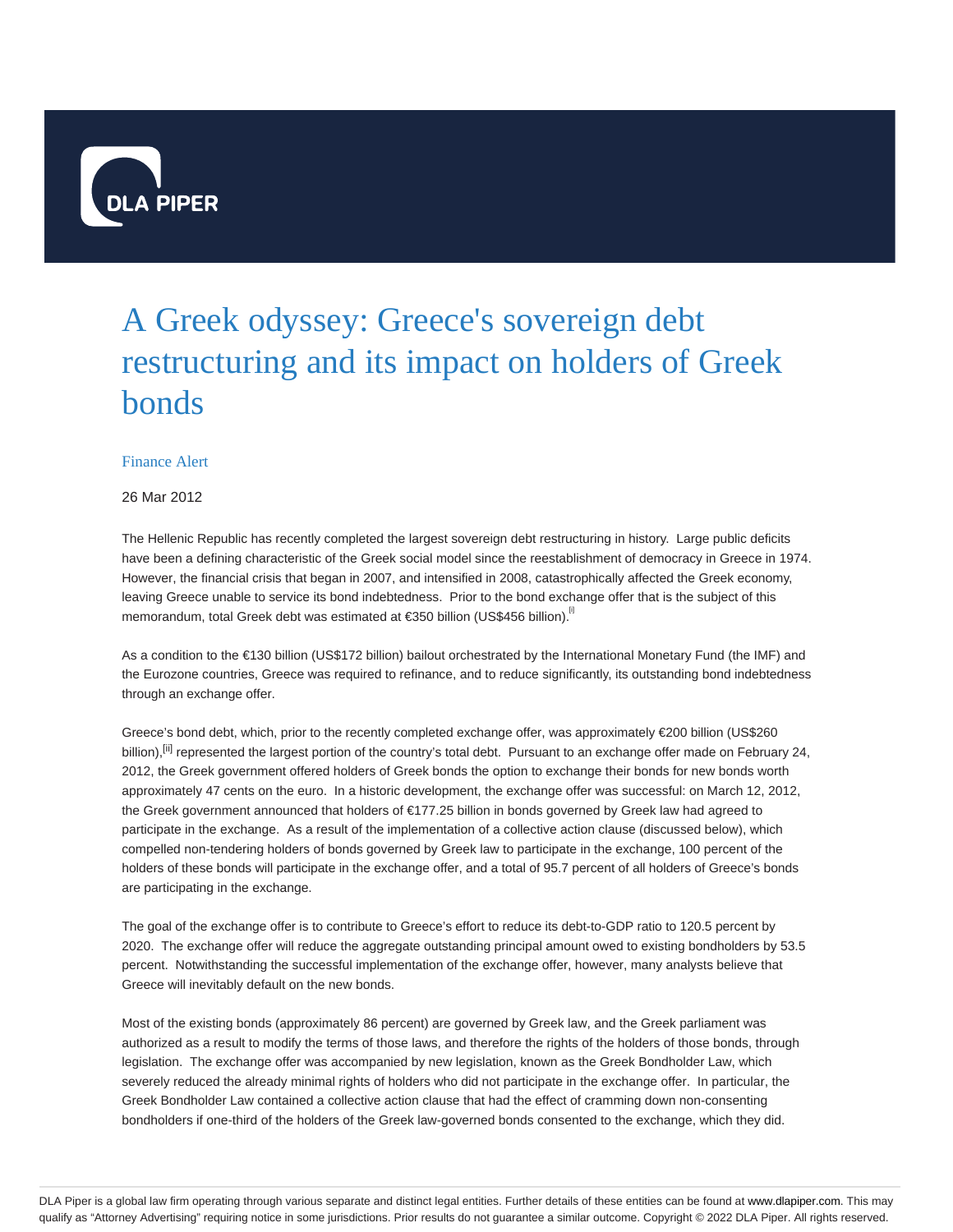In this article, we summarize the salient features of the bailout package, the terms of the exchange offer and the Greek Bondholder Law. In addition, we discuss the treatment of credit default swaps in light of the exchange offer, and possible outcomes with respect to non-tendering bondholders.

#### **The bailout package**

On February 21, 2012, the European Central Bank (the ECB), along with the IMF and representatives of the Eurozone countries, approved a Greek bailout package in the amount of €130 billion (US\$172 billion). The vast majority of the funds under the program will be used to finance the exchange offer and to ensure the stability of Greece's banking system. The European Financial Stability Facility (the EFSF), whose membership consists of the various Eurozone countries, will lend €30 billion to Greece, in the form of the Private Sector Involvement Liability Management Facility (the PSI LM Facility), which provides financial incentives for private-sector debtholders to agree to the exchange offer. About €41 billion in bailout funds will go toward the purchase of tendered bonds and the payment of accrued interest on the existing bonds, while approximately €23 billion will go to recapitalize Greek banks.<sup>[iii]</sup> The successful implementation of the exchange offer is a condition to Greece's receipt of the bailout funds.

In addition, in order to stabilize the value of Greece's bonds, and to permit institutional bondholders to reduce their exposure to Greece, the ECB purchased €55 billion (US\$71.6 billion) in Greek bonds at a discounted price equivalent to 70 to 75 cents on the euro.<sup>[iv]</sup> Under the restructuring, bonds held by the ECB will not be subject to the exchange or any other reduction in principal amount. The fact that the ECB can expect to be repaid in full on its bonds has raised the ire of other holders, who now have become effectively subordinated to the ECB.<sup>[v]</sup>

#### **The exchange offer**

On February 24, 2012, the Greek government approved the terms of the exchange offer to be made to the holders of existing Greek bonds. In total, 95.7 percent of the holders of existing bonds will participate in the exchange. This figure represents all of the bonds governed by Greek law and a sizeable percentage of the bonds governed by foreign law. The Greek government has indicated that it will extend the exchange offer until March 23, 2012, in order to give the holdouts an additional opportunity to tender their bonds.

Under the terms of the exchange offer, existing holders will receive (i) new bonds having a face amount equal to 31.5 percent of the face amount of the exchanged bonds and a scheduled maturity of February 24, 2042), (ii) detachable GDP-linked securities having a notional amount equal to the face amount of each holder's new bonds, designed to give bondholders the potential right to receive an additional amount if Greece's GDP growth rate in any year exceeds a certain rate (the GDP-linked securities) and (ii) notes issued by the EFSF to Greece pursuant to the PSI LM Facility, and in turn delivered to the holders, having a face amount equal to 15.0 percent of the face amount of the exchanged bonds and a scheduled maturity of February 24, 2014 (the PSI payment notes), which are considered cash equivalents for the bondholders. All of the above securities are governed by English law.

The new bonds and the GDP-linked securities will be registered in the book-entry system of the Bank of Greece. In addition, application will be made to admit the new bonds and the GDP-linked securities for trading on the Athens Stock Exchange and the Electronic Secondary Securities Market operated by the Bank of Greece.

The new bonds and the GDP-linked securities will constitute direct, general, unconditional, unsubordinated and unsecured obligations of the Greek government. The new bonds and the GDP-linked securities will rank pari passu among themselves and with all other unsecured, unsubordinated Greek debt. Payment of the bonds and performance by Greece of its obligations thereunder are backed by the full faith and credit of Greece.

US holders of existing bonds will not receive any PSI payment notes. Rather, US holders will be paid in cash proceeds realized from the sale of the PSI payment notes they would have otherwise received. Bondholders tendering their bonds into the exchange offer will lose approximately 75 percent of the value of their securities.

The terms of each of the new bonds, the GDP-linked securities and the PSI payment notes are summarized below.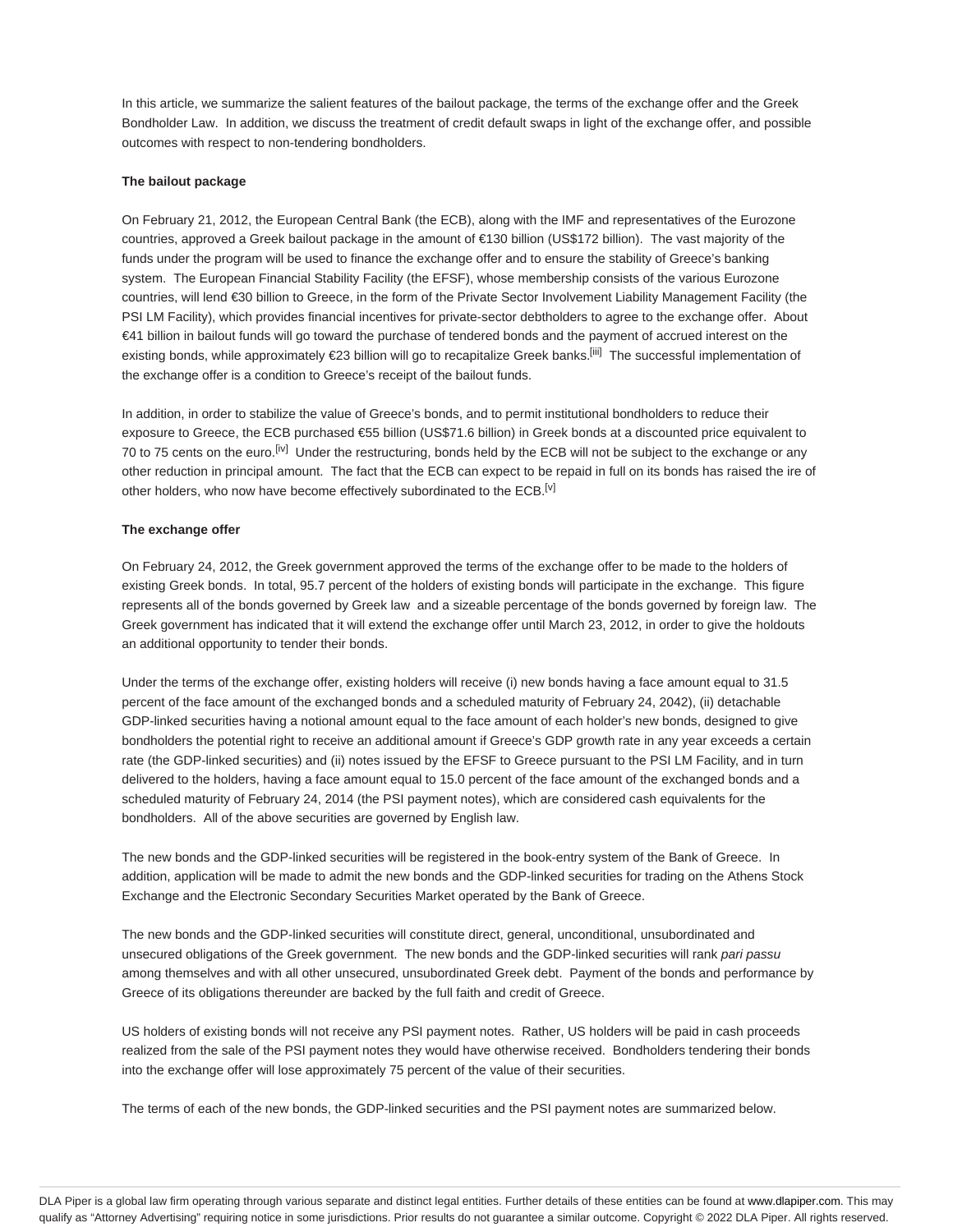Non-tendering bondholders are entitled to receive payment of accrued and unpaid interest on their bonds up to but excluding the date of the exchange offer. Non-US holders will receive this interest payment in the form of payment-in-kind notes issued by the EFSF (the accrued interest notes), maturing on or before December 31, 2012, while US holders will receive cash proceeds realized from the sale of the accrued interest notes they would have otherwise received.

The Greek government has made the full terms of the exchange offer available in electronic form here. To participate in the exchange offer, holders are required to comply with the procedures and offer and distribution restrictions described in the related information memorandum available on the website.

### **New bonds**

Each tendering bondholder will receive new bonds in a face amount equal to 31.5 percent of the face amount of the exchanged bonds. The aggregate face amount of the new bonds will be spread among 20 series with maturity dates and face amounts as set forth below:

| <b>Series</b> | Maturity dates of each series                    | Face amount of each series<br>(% of aggregate face amount of exchanged<br>bonds) |
|---------------|--------------------------------------------------|----------------------------------------------------------------------------------|
| $1 - 5$       | 11th to 15th anniversary of February 24,<br>2012 | 1.5%                                                                             |
| $6 - 20$      | 16th to 30th anniversary of February 24,<br>2012 | 1.6%                                                                             |

Interest on the new bonds will be payable in arrears on an annual basis beginning on February 24, 2013, as set forth below:

| Interest payment date(s)                           | Interest rate   |
|----------------------------------------------------|-----------------|
| February 24 of each year from<br>2013 through 2015 | 2.00% per annum |
| February 24 of each year from<br>2016 through 2020 | 3.00% per annum |
| February 24, 2021                                  | 3.65% per annum |
| February 24 of each year from<br>2022 through 2042 | 4.30% per annum |

The new bonds are subject to a negative pledge. So long as any new bond remains outstanding, the Greek government will be prevented from issuing any secured bonds in the future unless the new bonds are secured ratably with such future debt.

Under US tax law, the original issue discount (OID) on the new bonds constitutes taxable income for US holders. As a result, US holders are subject to certain reporting requirements with respect to OID under the terms of the new bonds.

The new bonds are subject to certain events of default, including (i) failure by Greece to make payment when due on any series of new bonds or any GDP-linked securities issued in connection with the new bonds, subject to a 30-day grace period; (ii) failure by Greece to comply with any covenant with respect to the new bonds or the co-financing facility (as defined below), subject to a 30-day cure period; (iii) a payment default or acceleration with respect to any future bond indebtedness; or (iv) an acceleration of the PSI LM Facility.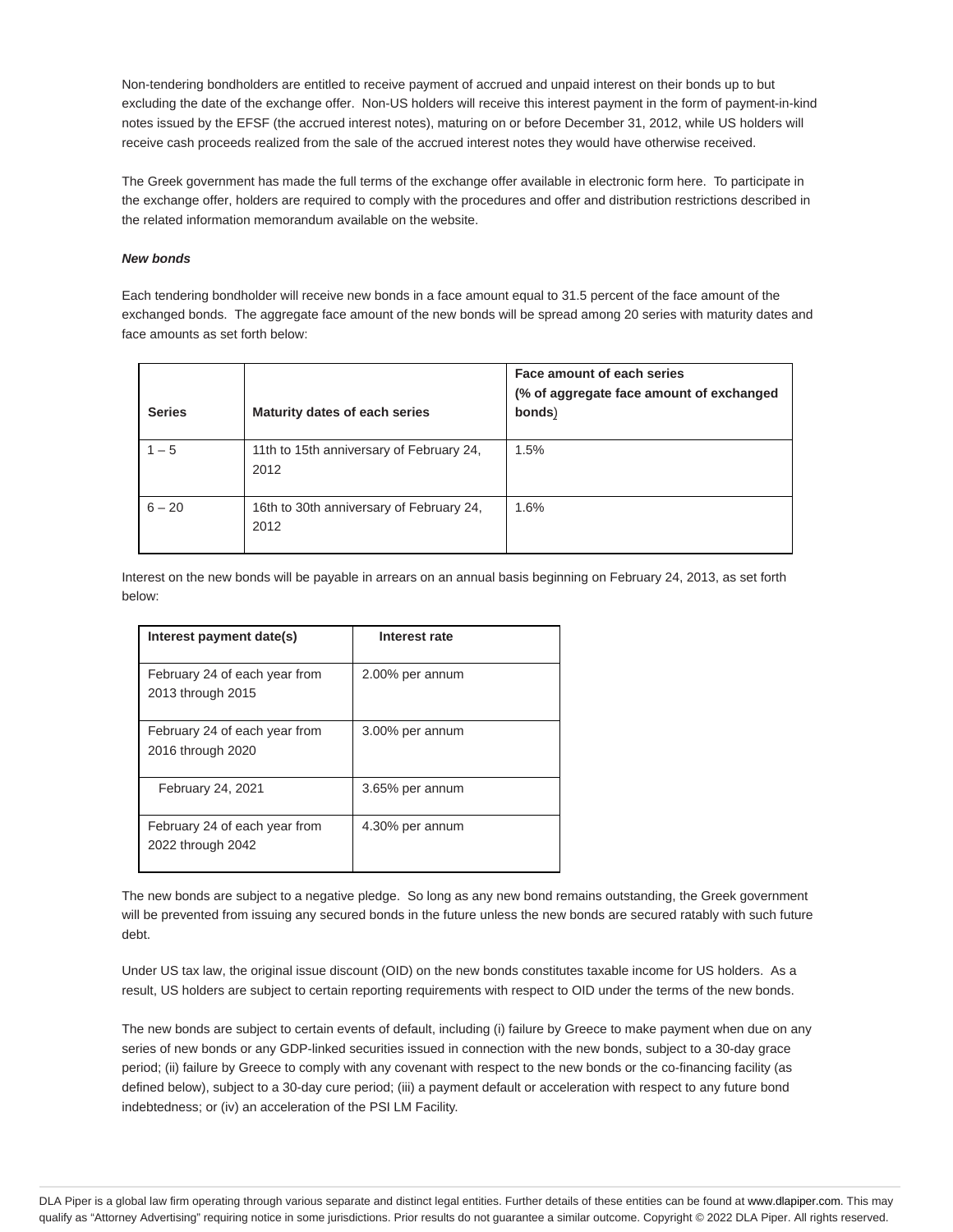Holders of the new bonds will be entitled to the benefit of, and will be bound by, a co-financing agreement among Greece, the EFSF, Wilmington Trust (London) Limited, as trustee for the holders of the new bonds, and certain other parties. The co-financing agreement links the new bonds to the PSI LM Facility in a variety of ways, including the appointment of a common paying agent, the inclusion of a turnover covenant and the payment of principal and interest on the new bonds and the PSI LM Facility on the same dates and on a pro rata basis.

### **GDP-linked securities**

As a financial inducement to bondholders, each tendering bondholder will receive GDP-linked securities in a notional amount equal to the face amount of that bondholder's new bonds. The notional amount is then decreased over the life of the security. Bondholders will receive payment on the GDP-linked securities if Greece's GDP growth rate in a given year exceeds the reference rate for that year (ranging from 2 percent to approximately 2.9 percent, depending on the year). Payment on the GDP-linked securities will be made annually and will be calculated based on a formula that refers to (i) the difference between the real GDP growth rate and the reference rate for that year and (ii) the notional amount of the GDP-linked securities for that year. In addition, payment on the GDP-linked securities will only be made in a given year if the nominal GDP for that year exceeds the reference nominal GDP for that year.

The GDP-linked securities are callable by the Greek government at any time after January 1, 2020.

While the GDP-linked securities were designed to function as an additional incentive for holders to exchange their bonds for the new package, observers have pointed out that payout under these securities is unlikely, claiming that the reference figures for GDP growth and nominal GDP are not realistic. Further, the austerity measures that Greece has been required to put in place (to the extent such measures are successfully implemented) will almost certainly have the effect of reducing GDP growth.

### **PSI payment notes**

Under the PSI LM Facility, the EFSF will issue PSI payment notes to Greece. Greece will in turn deliver the PSI payment notes to qualified holders of existing bonds who have tendered their bonds for exchange. Each PSI payment note will be issued with a face amount equal to 15 percent of the face amount of the exchanged bond. US holders will not receive PSI payment notes and instead will be paid in cash proceeds realized from the sale of the PSI payment notes they would have otherwise received.

The PSI payment notes will be consist of (i) notes issued with a maturity date one year from the issue date of the PSI payment notes, on or around March 12, 2012 (the issue date) (the one-year PSI payment notes), and (ii) notes issued with a maturity date two years from the issue date (the two-year PSI payment notes). Together, the aggregate face amounts of the one-year PSI payment notes and the two-year PSI payment notes will equal €15 billion. The PSI payment notes will be guaranteed jointly by the various Eurozone countries.

Interest on the PSI payment notes will be payable in arrears on the applicable maturity date, at a fixed rate to be determined on the issue date.

The PSI payment notes will be governed by English law.

#### **The Greek Bondholder Law**

In order to effect the exchange offer, the Greek government was required to amend the existing bonds to allow for their exchange. The Greek legislature did so by means of a new law, passed on February 23, 2012, known as the Greek Bondholder Law, which, through inclusion of a collective action clause, compelled those holders of Greek-law governed bonds who planned to refrain from tendering their bonds to participate in the exchange offer.

Under the Greek Bondholder Law, the amendments to existing bonds were deemed effective if (a) (i) holders of at least 50 percent of the aggregate principal amount of eligible existing bonds confirmed their participation in the exchange offer (even if they did not ultimately tender their bonds for exchange), and (ii) at least two-thirds of those holders that confirmed their participation in the exchange offer consented to the proposed amendments, and (b) subject to certain conditions,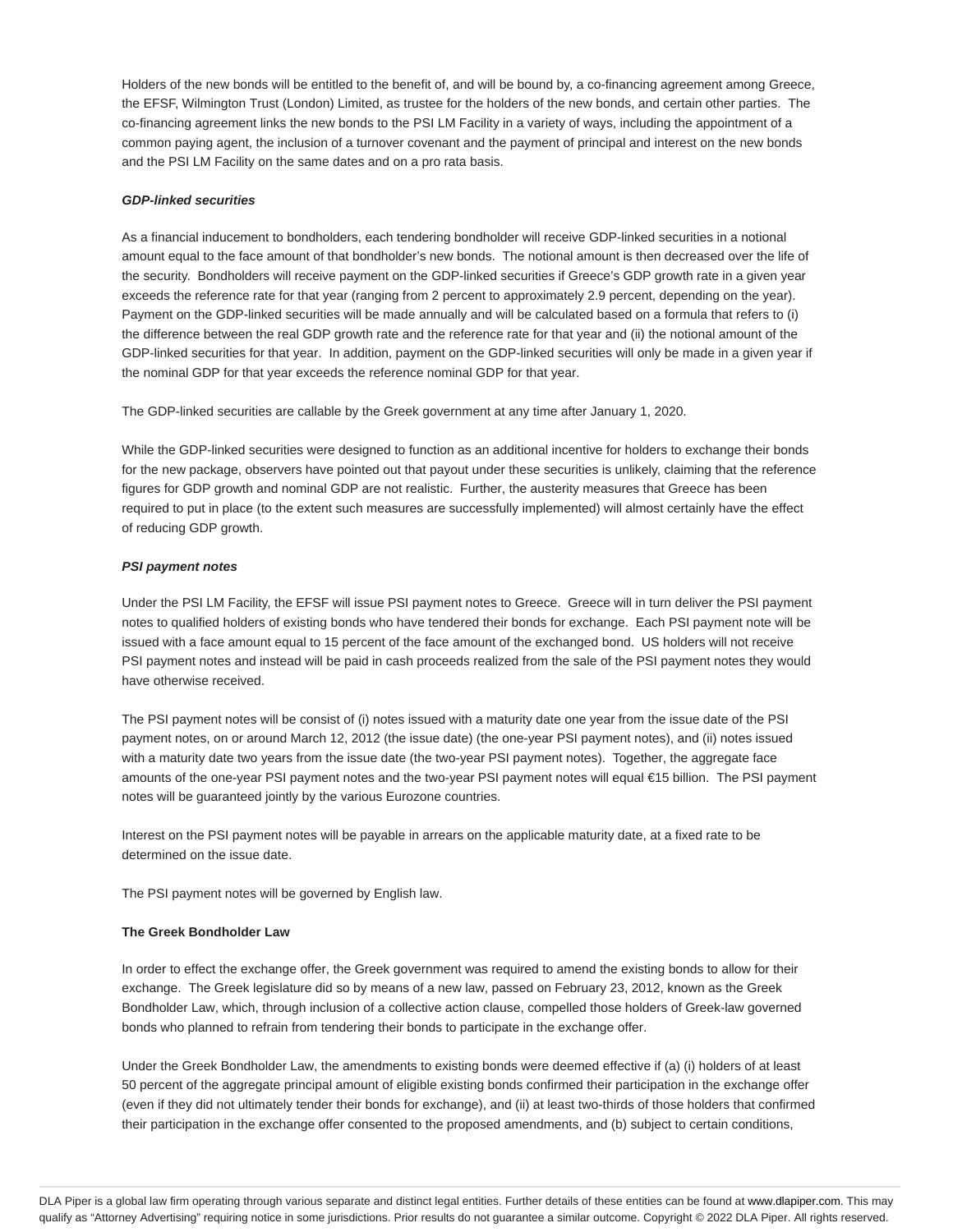including the participation of 90 percent of the holders of existing bond debt in the exchange (the minimum participation condition), the Greek government elected to put the amendments into effect. By tendering existing bonds for exchange pursuant to the exchange offer, a bondholder was deemed to have consented to the proposed amendments.

The main purpose of the new legislation was to put in place a collective action clause, minimizing the ability of non-tendering bondholders to block the execution of the exchange offer. This cram-down helped ensure that the minimum participation condition was met with respect to the bonds.

#### **Treatment of credit default swaps**

Many holders of Greek bonds have purchased credit default swaps (CDSs) to protect the value of their investments against the risk of default by the Greek government. While approximately €70 billion of Greek CDSs have been issued in the aggregate, when long and short positions on the contracts are netted out, the amount is much smaller (approximately €3 billion).

On March 9, 2012, the International Swaps and Derivatives Association (ISDA) announced that the implementation of the collective action clause under the Greek Bondholder Law constituted a default under ISDA regulations, triggering the CDSs. Bondholders whose investments are protected by CDSs will thus be able to recover any losses arising from the debt restructuring.

ISDA's announcement marks the end of months of uncertain and at times conflicting messages from the association as to whether the CDSs would be triggered. An "ISDA default" includes (i) a bankruptcy or other insolvency event; (ii) acceleration of obligations; (iii) default on any of the non-payment obligations of the issuer which could result in acceleration under the bond documents; (iv) failure to pay; (v) repudiation or moratorium by the issuer; and (vi) a restructuring. While the exchange offer seems to fit squarely into this last category, ISDA did not make a definitive statement as to whether this qualifies as a default until the March 9 announcement.

On March 19, ISDA conducted an auction to determine the price at which Greek CDSs would be paid out. The auction resulted in a final price of 21.5 percent, meaning that holders of CDSs will be paid out in cash at 78.5 cents on the euro.<sup>[vi]</sup> Unlike the bond exchange itself, participation in the ISDA auction was not compulsory.

The auction was held in two stages. At the first stage, participants indicated the price at which they were willing to buy or sell bonds, as applicable, from a pre-approved subset of the bonds. Bid and offer prices were then matched by ranking the bid prices in descending order and the offer prices in ascending order to form a series of pairs. All of the pairs in which the offer price was equal to or greater than the bid price were averaged together to determine the auction price. The first stage of the auction resulted in a "net open interest" of €291.6 million, meaning that dealers were more interested in selling the bonds than in purchasing them.

At the second stage of the auction, dealers submitted their bids for the outstanding  $\epsilon$ 291.6 million of bonds, along with the amount (denominated in €5 million lots) they were willing to acquire. These bids were then ranked until the total amount was accounted for, and the corresponding amount was set as the final price of 21.5 percent. At the conclusion of the auction, the participants traded the bonds at the final price.

# **English law-governed bonds**

A significant percentage of Greek bonds governed by English law have not been tendered into the exchange offer. One reason that many holders of these bonds have elected not to participate in the exchange is that these bonds have more extensive remedies than the Greek law-governed bonds (and were not subject to the amendments effected by the Greek Bondholder Law). The English law-governed bonds contain a negative pledge and a pari passu clause, and, in certain of those bonds, events of default that include a cross-default triggered by a default by the Greek government on "external indebtedness" in excess of a certain threshold. In addition, English law-governed bonds issued after 2004 contain a collective action clause (CAC), which permits holders of a specified percentage of the principal amount of bonds to declare a default and accelerate the maturity date of the bonds upon the occurrence of an event of default.

With respect to the pari passu clause, some courts have interpreted this language to require debtors not yet in bankruptcy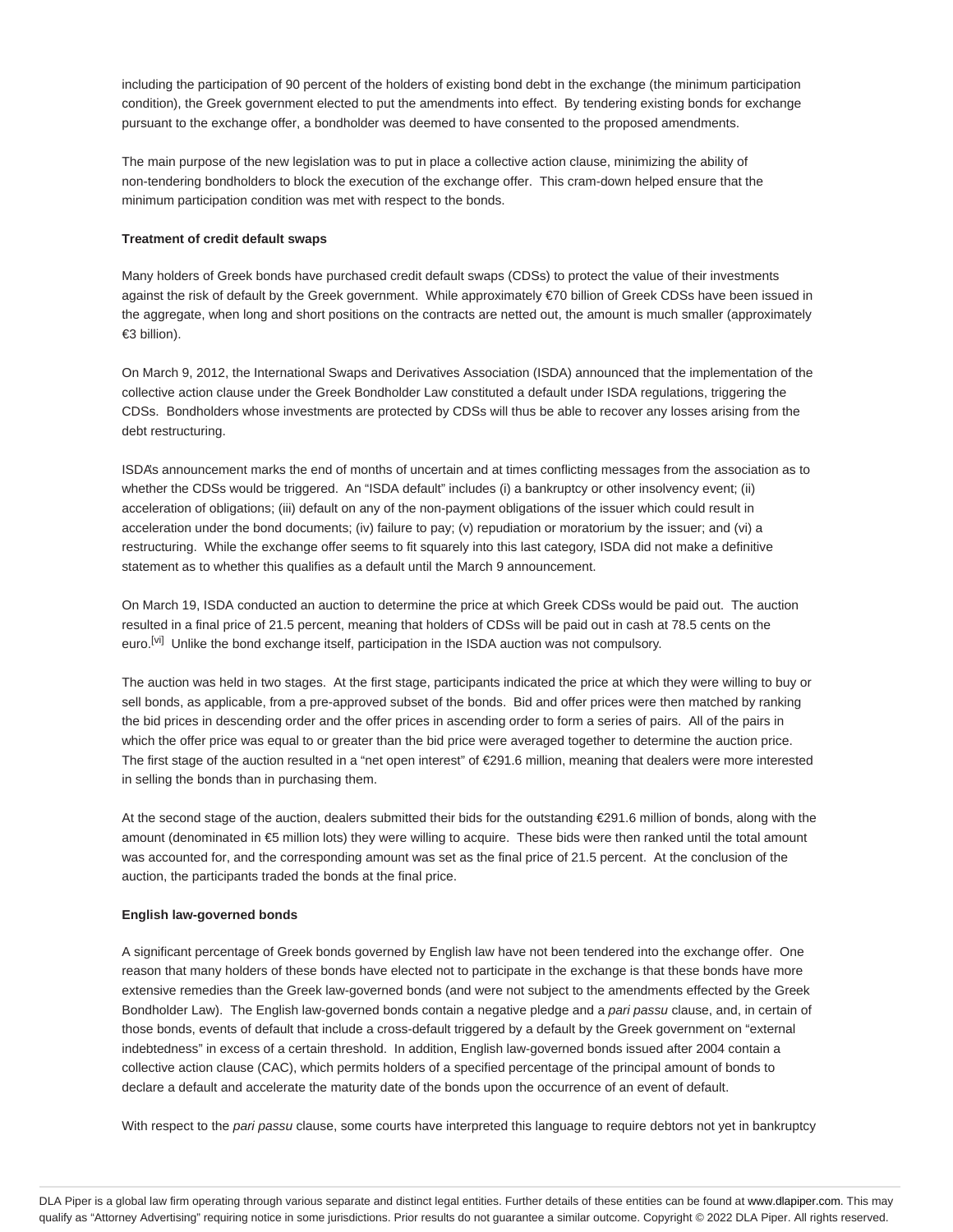to pay debts to all creditors *pari passu.<sup>[vii]</sup>* Although this interpretation has been disputed, it may provide a contractual basis for asserting a right to payment on the bonds.

Upon the occurrence of an "event of default," as defined under the governing documents of the English law bonds, bondholders have the right, subject to the CAC, to declare a default, accelerate the maturity date of the bonds, and seek to enforce their right to payment through enforcement proceeding brought in English courts, under English law.

The English law-governed bonds that we have examined include some or all of the following events of default:

- failure to pay interest or principal in respect of the bonds which remains uncured by payment thereof within 30 days from the due date for such payment
- failure to perform any other covenant, condition or provision of the bonds which continues for 30 days after written notice thereof
- any government order, decree or enactment which prevents the observation and performance of the obligations of the bond
- external indebtedness in an amount equal to or exceeding US\$25 million (or its equivalent) is accelerated so that it becomes due and payable prior to the stated maturity thereof as a result of a default thereunder, and such acceleration has not been rescinded or annulled; or any payment obligation under such indebtedness is not paid as and when due (including any applicable grace period) and
- general moratorium is declared by Greece or the Bank of Greece in respect of its external indebtedness; or Greece or the Bank of Greece announces its inability to pay its external indebtedness as it matures

In bond documents executed after 2004, the right of the holders of the English law-governed bonds to accelerate the maturity date of the bonds upon the occurrence of an Event of Default is conditioned upon compliance with the requirements of the CAC. In the case of the English law-governed bond documents that we have reviewed, the CACs require that the bondholders who wish to declare a default hold at least 25 percent of the aggregate outstanding principal amount of the issue. Those bondholders may then enforce their remedies by accelerating the bonds, and, if the bonds are not paid in full, bringing an action in court to enforce payment, and seeking attachment of assets of Greece in order to secure payment following a favorable judgment.

Those bondholders who have elected not to participate in the exchange offer have certain rights and remedies to obtain payment on their bonds, above and beyond the payments offered under the terms of the exchange. However, realizing those rights is likely to be difficult, time-consuming and expensive, in terms of legal fees.

Nonetheless, there are certain remedies available to the holders of English law-governed bonds who have chosen not to participate in the exchange. These holders have the option to accelerate their bonds, provided they can satisfy the specified percentage in the applicable CAC. Once the bonds have been accelerated, it is unlikely that the Greek government will be able to pay the accelerated bonds. The affected holders may then bring legal action against the Greek government to enforce their right to payment, either in London or in US federal court, subject to their ability to establish an exception to immunity under the Foreign Sovereign Immunities Act (FSIA).

In order for any bondholder to bring an action against the Greek government in the courts of the United States, they will have to overcome the protections afforded to Greece by the FSIA, which provides a foreign state immunity from suit in American courts. In order to overcome the FSIA protections, bondholders will need to illustrate (A) that Greece has explicitly or implicitly waived its immunity; or (B) that the action is based upon a commercial activity carried on in the US by the foreign state, or upon an act performed in the US in connection with a commercial activity of the foreign state elsewhere, or upon an act outside the territory of the US in connection with a commercial activity of the foreign state elsewhere that causes a direct effect in the US.<sup>[viii]</sup> Upon the determination that a US court has jurisdiction over Greece, a breach of contract claim may be brought by dissenting bondholders upon a Greek default or an unfavorable exchange offer.

#### **Conclusion**

While Greece has now successfully emerged from its immediate debt crisis, whether Greece may avoid future financial difficulty will depend on its ability to comply with its obligations with respect to the new bonds, the GDP-linked securities